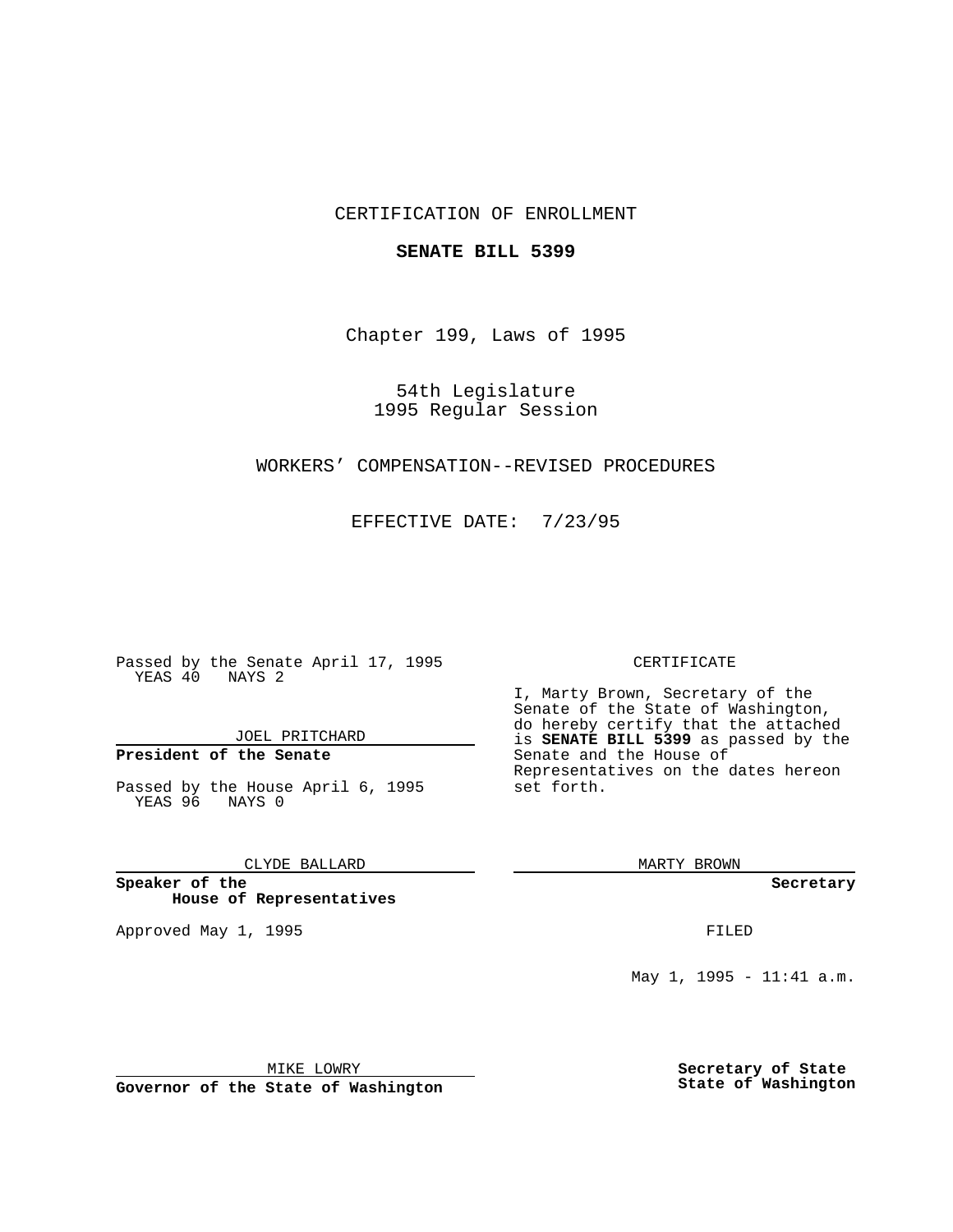# **SENATE BILL 5399** \_\_\_\_\_\_\_\_\_\_\_\_\_\_\_\_\_\_\_\_\_\_\_\_\_\_\_\_\_\_\_\_\_\_\_\_\_\_\_\_\_\_\_\_\_\_\_

\_\_\_\_\_\_\_\_\_\_\_\_\_\_\_\_\_\_\_\_\_\_\_\_\_\_\_\_\_\_\_\_\_\_\_\_\_\_\_\_\_\_\_\_\_\_\_

# AS AMENDED BY THE HOUSE

Passed Legislature - 1995 Regular Session

**State of Washington 54th Legislature 1995 Regular Session**

**By** Senators Pelz and Franklin; by request of Department of Labor & Industries

Read first time 01/23/95. Referred to Committee on Labor, Commerce & Trade.

 AN ACT Relating to refining industrial insurance actions; and amending RCW 51.12.120, 51.24.030, 51.24.050, 51.24.060, 51.24.090, 51.32.050, and 51.52.060.

BE IT ENACTED BY THE LEGISLATURE OF THE STATE OF WASHINGTON:

 **Sec. 1.** RCW 51.12.120 and 1977 ex.s. c 350 s 23 are each amended to read as follows:

 (1) If a worker, while working outside the territorial limits of this state, suffers an injury on account of which he or she, or his or her beneficiaries, would have been entitled to compensation under this title had such injury occurred within this state, such worker, or his or her beneficiaries, shall be entitled to compensation under this title: PROVIDED, That if at the time of such injury:

 (a) His or her employment is principally localized in this state; or

 (b) He or she is working under a contract of hire made in this state for employment not principally localized in any state; or

 (c) He or she is working under a contract of hire made in this state for employment principally localized in another state whose workers' compensation law is not applicable to his or her employer; or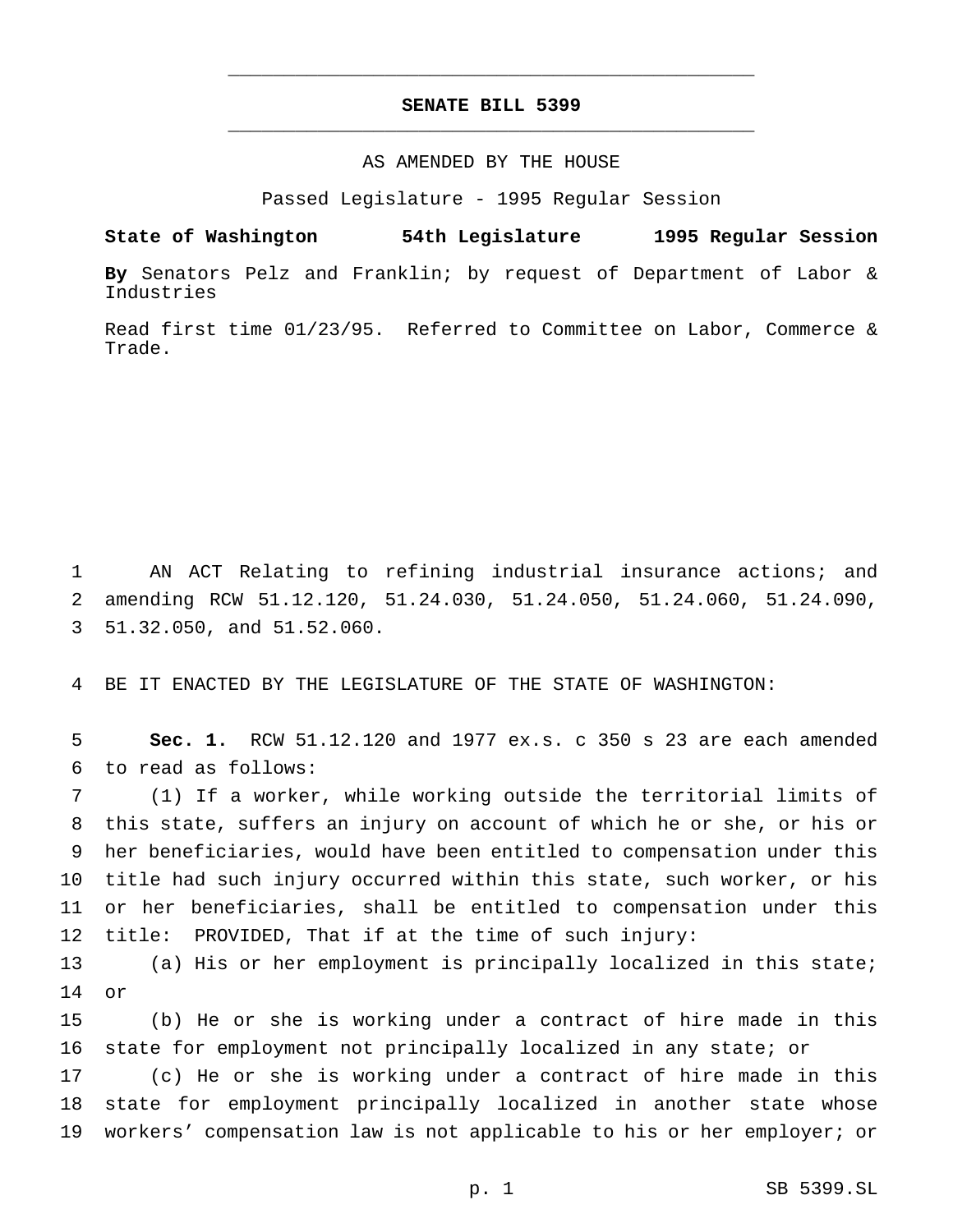(d) He or she is working under a contract of hire made in this state for employment outside the United States and Canada.

 (2) The payment or award of compensation or other recoveries, 4 including settlement proceeds, under the workers' compensation law of another state, territory, province, or foreign nation to a worker or his or her beneficiaries otherwise entitled on account of such injury to compensation under this title shall not be a bar to a claim for compensation under this title: PROVIDED, That claim under this title is timely filed. If compensation is paid or awarded under this title, 10 the total amount of compensation or other recoveries, including 11 settlement proceeds, paid or awarded the worker or beneficiary under such other workers' compensation law shall be credited against the compensation due the worker or beneficiary under this title.

 (3) If a worker or beneficiary is entitled to compensation under this title by reason of an injury sustained in this state while in the employ of an employer who is domiciled in another state and who has neither opened an account with the department nor qualified as a self- insurer under this title, such an employer or his or her insurance carrier shall file with the director a certificate issued by the agency which administers the workers' compensation law in the state of the employer's domicile, certifying that such employer has secured the payment of compensation under the workers' compensation law of such other state and that with respect to said injury such worker or beneficiary is entitled to the benefits provided under such law. In such event:

 (a) The filing of such certificate shall constitute appointment by the employer or his or her insurance carrier of the director as its agent for acceptance of the service of process in any proceeding brought by any claimant to enforce rights under this title;

 (b) The director shall send to such employer or his or her insurance carrier, by registered or certified mail to the address shown on such certificate, a true copy of any notice of claim or other process served on the director by the claimant in any proceeding brought to enforce rights under this title;

 (c)(i) If such employer is a self-insurer under the workers' compensation law of such other state, such employer shall, upon submission of evidence or security, satisfactory to the director, of his or her ability to meet his or her liability to such claimant under this title, be deemed to be a qualified self-insurer under this title;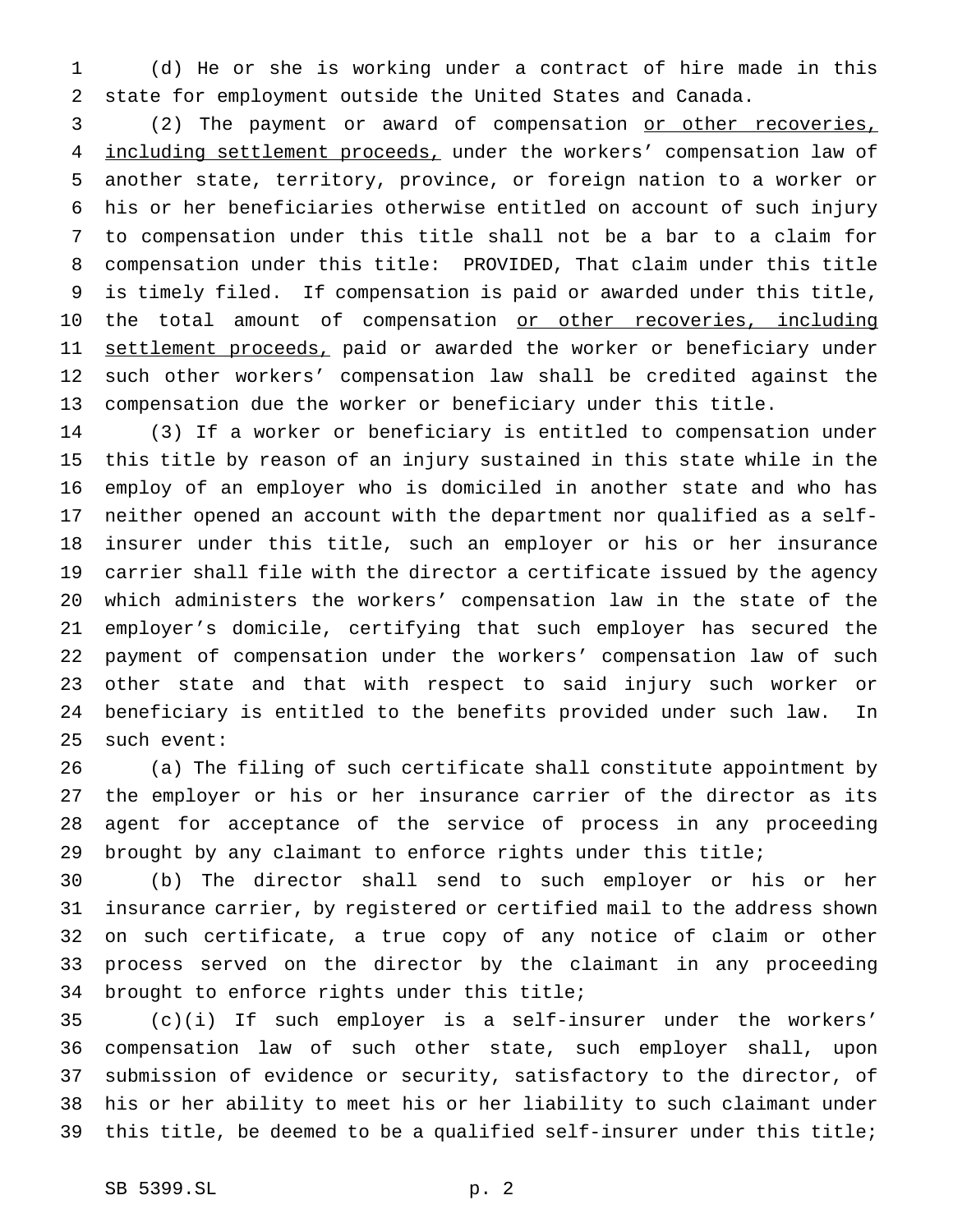(ii) If such employer's liability under the workers' compensation law of such other state is insured, such employer's carrier, as to such claimant only, shall be deemed to be subject to this title: PROVIDED, That unless its contract with said employer requires it to pay an amount equivalent to the compensation benefits provided by this title, the insurer's liability for compensation shall not exceed its liability under the workers' compensation law of such other state;

 (d) If the total amount for which such employer's insurer is liable under (c)(ii) above is less than the total of the compensation to which such claimant is entitled under this title, the director may require the employer to file security satisfactory to the director to secure 12 the payment of compensation under this title;  $((and))$ 

 (e) If such employer has neither qualified as a self-insurer nor secured insurance coverage under the workers' compensation law of another state, such claimant shall be paid compensation by the 16 department; and

 (f) Any such employer shall have the same rights and obligations as other employers subject to this title and where he or she has not provided coverage or sufficient coverage to secure the compensation provided by this title to such claimant, the director may impose a penalty payable to the department of a sum not to exceed fifty percent of the cost to the department of any deficiency between the compensation provided by this title and that afforded such claimant by such employer or his or her insurance carrier if any.

(4) As used in this section:

 (a) A person's employment is principally localized in this or another state when (i) his or her employer has a place of business in this or such other state and he or she regularly works at or from such place of business, or (ii) if clause (i) foregoing is not applicable, he or she is domiciled in and spends a substantial part of his or her working time in the service of his or her employer in this or such other state;

 (b) "Workers' compensation law" includes "occupational disease law" for the purposes of this section.

 (5) A worker whose duties require him or her to travel regularly in the service of his or her employer in this and one or more other states may agree in writing with his or her employer that his or her employment is principally localized in this or another state, and, unless such other state refuses jurisdiction, such agreement shall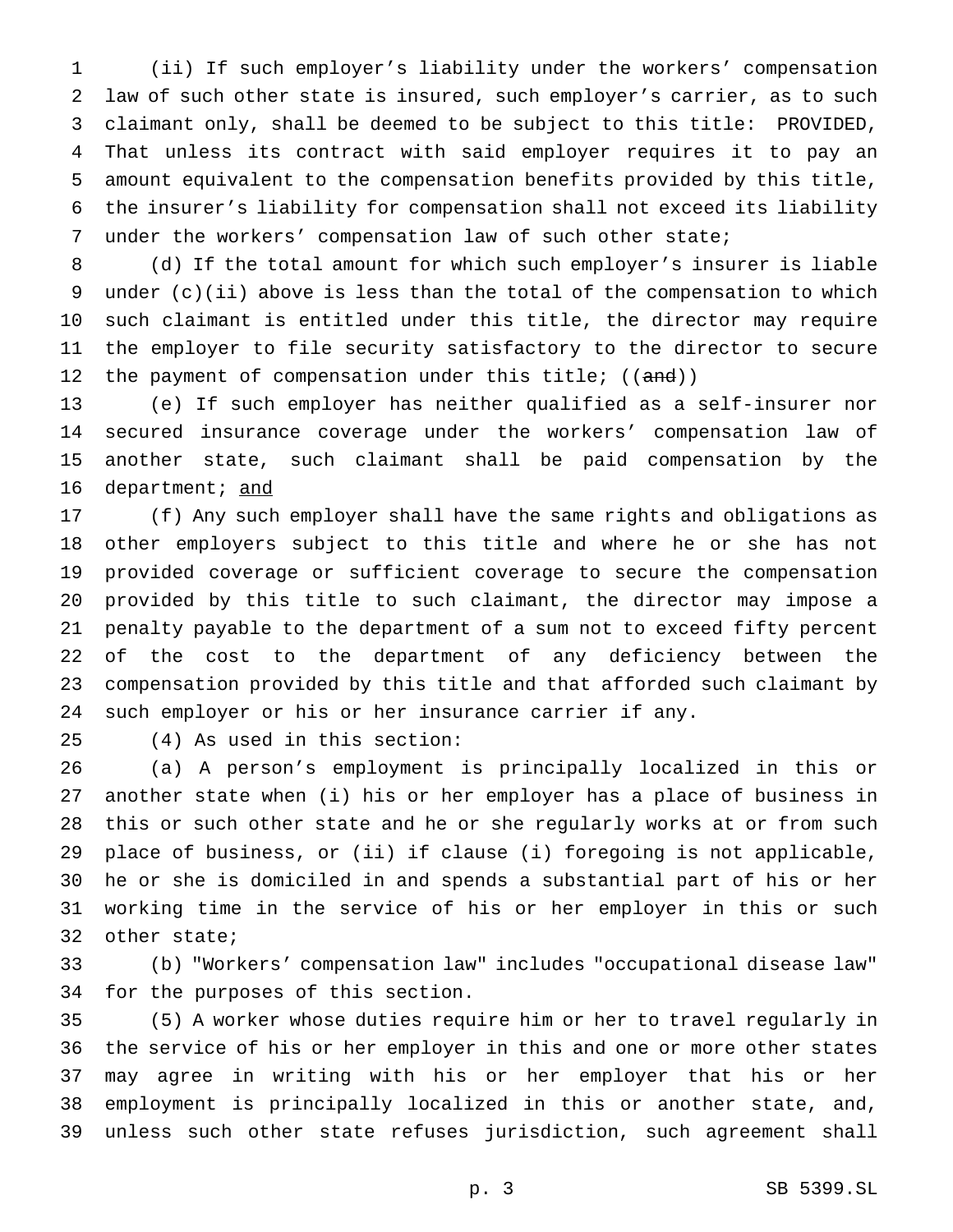govern as to any injury occurring after the effective date of the agreement.

 (6) The director shall be authorized to enter into agreements with the appropriate agencies of other states and provinces of Canada which administer their workers' compensation law with respect to conflicts of jurisdiction and the assumption of jurisdiction in cases where the contract of employment arises in one state or province and the injury occurs in another, and when any such agreement has been executed and promulgated as a regulation of the department under chapter 34.05 RCW, it shall bind all employers and workers subject to this title and the jurisdiction of this title shall be governed by this regulation.

 **Sec. 2.** RCW 51.24.030 and 1987 c 212 s 1701 are each amended to read as follows:

 (1) If a third person, not in a worker's same employ, is or may become liable to pay damages on account of a worker's injury for which benefits and compensation are provided under this title, the injured worker or beneficiary may elect to seek damages from the third person.

 (2) In every action brought under this section, the plaintiff shall give notice to the department or self-insurer when the action is filed. The department or self-insurer may file a notice of statutory interest in recovery. When such notice has been filed by the department or self-insurer, the parties shall thereafter serve copies of all notices, motions, pleadings, and other process on the department or self- insurer. The department or self-insurer may then intervene as a party in the action to protect its statutory interest in recovery.

 (3) For the purposes of this chapter, "injury" shall include any physical or mental condition, disease, ailment or loss, including death, for which compensation and benefits are paid or payable under this title.

 (4) Damages recoverable by a worker or beneficiary pursuant to the underinsured motorist coverage of an insurance policy shall be subject to this chapter only if the owner of the policy is the employer of the injured worker.

 (5) For the purposes of this chapter, "recovery" includes all damages except loss of consortium.

 **Sec. 3.** RCW 51.24.050 and 1984 c 218 s 4 are each amended to read as follows:

SB 5399.SL p. 4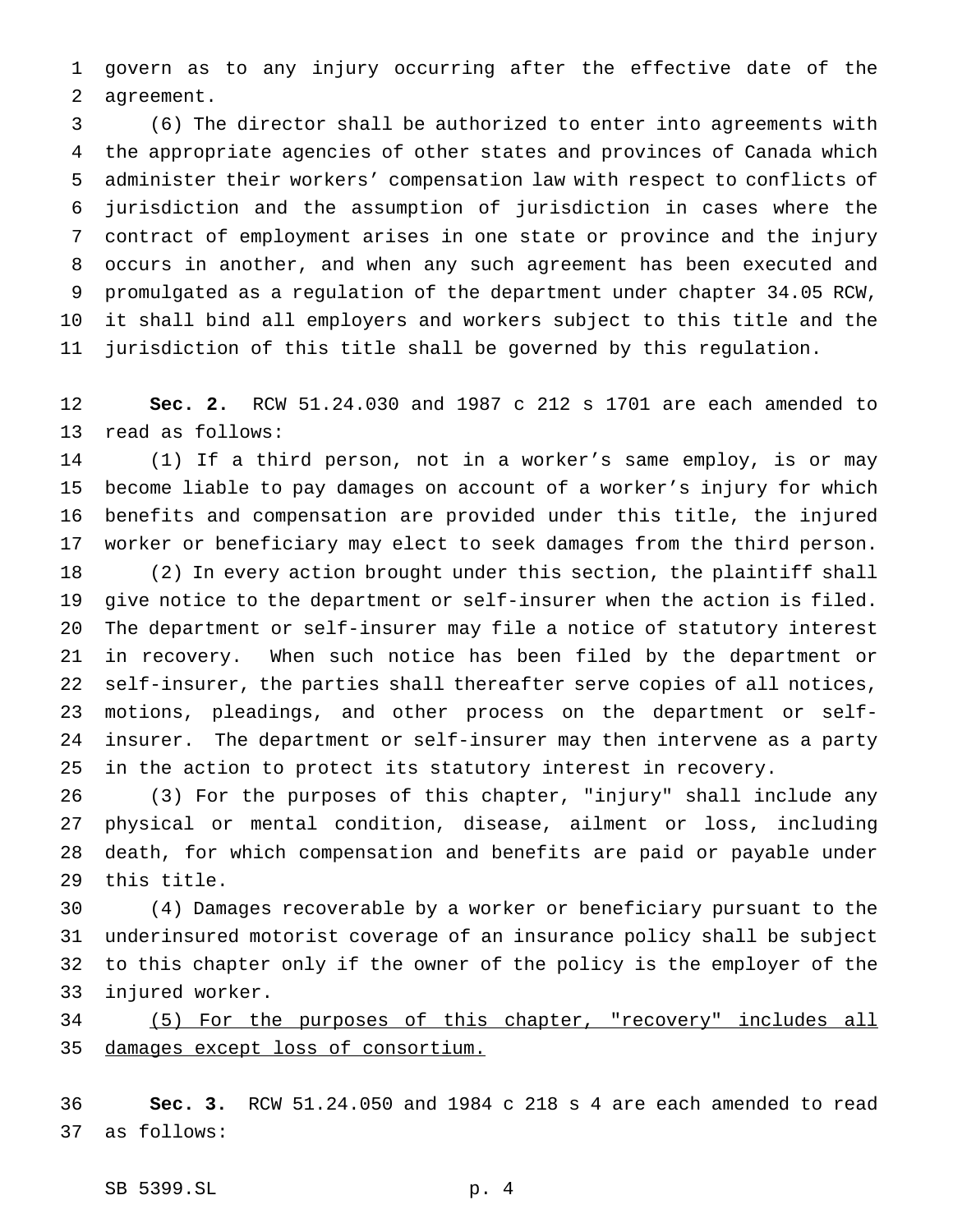(1) An election not to proceed against the third person operates as an assignment of the cause of action to the department or self-insurer, which may prosecute or compromise the action in its discretion in the name of the injured worker, beneficiary or legal representative.

 (2) If an injury to a worker results in the worker's death, the department or self-insurer to which the cause of action has been assigned may petition a court for the appointment of a special personal representative for the limited purpose of maintaining an action under this chapter and chapter 4.20 RCW.

 (3) If a beneficiary is a minor child, an election not to proceed against a third person on such beneficiary's cause of action may be exercised by the beneficiary's legal custodian or guardian.

 (4) Any recovery made by the department or self-insurer shall be distributed as follows:

 (a) The department or self-insurer shall be paid the expenses incurred in making the recovery including reasonable costs of legal services;

 (b) The injured worker or beneficiary shall be paid twenty-five percent of the balance of the recovery made, which shall not be subject to subsection (5) of this section: PROVIDED, That in the event of a compromise and settlement by the parties, the injured worker or beneficiary may agree to a sum less than twenty-five percent;

 (c) The department and/or self-insurer shall be paid the compensation and benefits paid to or on behalf of the injured worker or beneficiary by the department and/or self-insurer; and

 (d) The injured worker or beneficiary shall be paid any remaining balance.

 (5) Thereafter no payment shall be made to or on behalf of a worker or beneficiary by the department and/or self-insurer for such injury until the amount of any further compensation and benefits shall equal any such remaining balance. Thereafter, such benefits shall be paid by the department and/or self-insurer to or on behalf of the worker or beneficiary as though no recovery had been made from a third person.

 (6) ((In the case of an employer not qualifying as a self-insurer, the department shall make a retroactive adjustment to such employer's experience rating in which the third party claim has been included to reflect that portion of the award or settlement which is reimbursed for compensation and benefits paid and, if the claim is open at the time of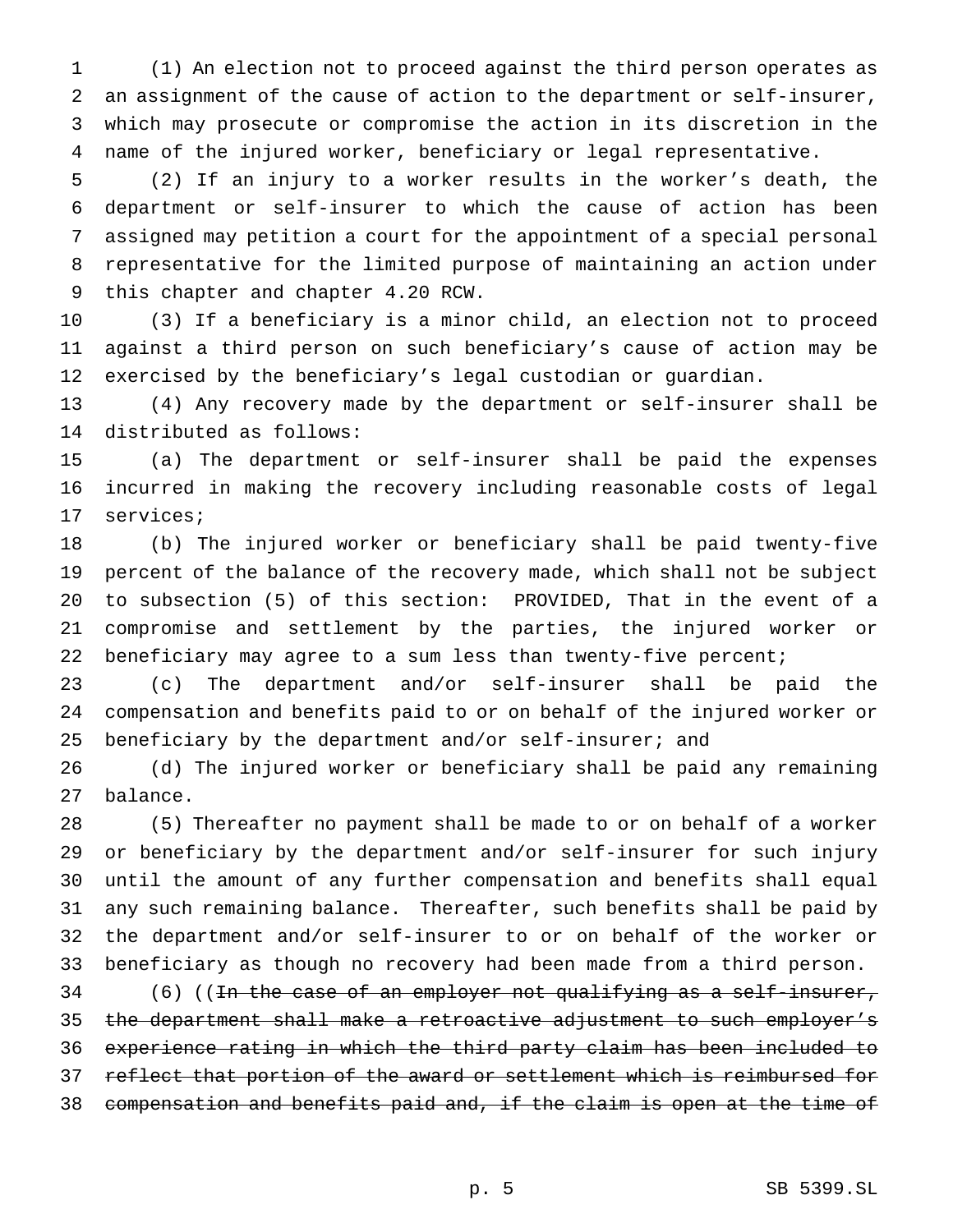recovery, applied against further compensation or benefits to which the injured worker or beneficiary may be entitled.

 $(3 + (7))$ ) When the cause of action has been assigned to the self- insurer and compensation and benefits have been paid and/or are payable from state funds for the same injury:

 (a) The prosecution of such cause of action shall also be for the benefit of the department to the extent of compensation and benefits 8 paid and payable from state funds;

 (b) Any compromise or settlement of such cause of action which results in less than the entitlement under this title is void unless made with the written approval of the department;

 (c) The department shall be reimbursed for compensation and benefits paid from state funds;

 (d) The department shall bear its proportionate share of the costs and reasonable attorneys' fees incurred by the self-insurer in 16 obtaining the award or settlement; and

 (e) Any remaining balance under subsection (4)(d) of this section shall be applied, under subsection (5) of this section, to reduce the obligations of the department and self-insurer to pay further compensation and benefits in proportion to which the obligations of each bear to the remaining entitlement of the worker or beneficiary.

 **Sec. 4.** RCW 51.24.060 and 1993 c 496 s 2 are each amended to read as follows:

 (1) If the injured worker or beneficiary elects to seek damages from the third person, any recovery made shall be distributed as follows:

 (a) The costs and reasonable attorneys' fees shall be paid proportionately by the injured worker or beneficiary and the department and/or self-insurer: PROVIDED, That the department and/or self-insurer may require court approval of costs and attorneys' fees or may petition a court for determination of the reasonableness of costs and attorneys' fees;

 (b) The injured worker or beneficiary shall be paid twenty-five percent of the balance of the award: PROVIDED, That in the event of a compromise and settlement by the parties, the injured worker or beneficiary may agree to a sum less than twenty-five percent;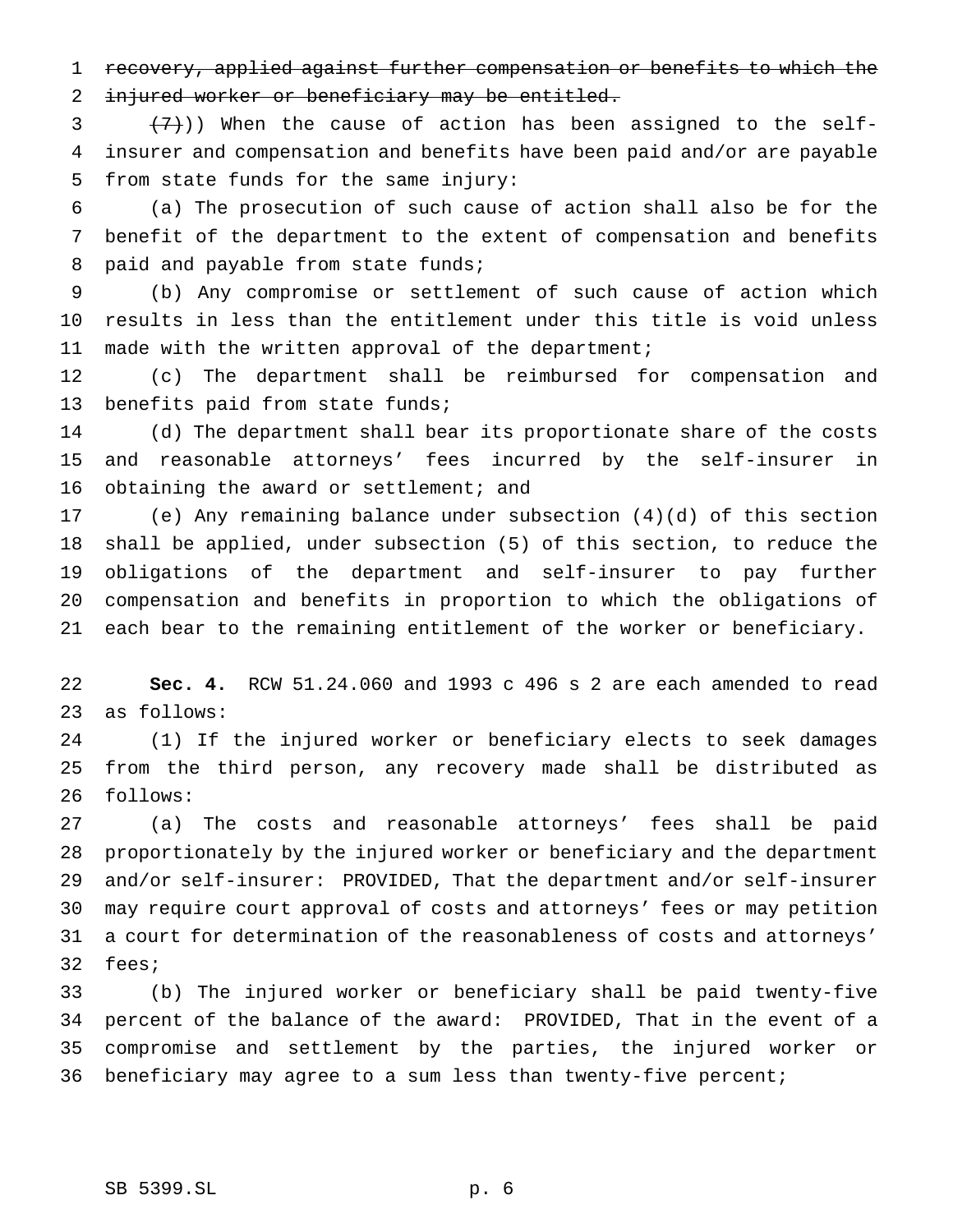(c) The department and/or self-insurer shall be paid the balance of the recovery made, but only to the extent necessary to reimburse the department and/or self-insurer for benefits paid;

 (i) The department and/or self-insurer shall bear its proportionate share of the costs and reasonable attorneys' fees incurred by the worker or beneficiary to the extent of the benefits paid under this title: PROVIDED, That the department's and/or self-insurer's proportionate share shall not exceed one hundred percent of the costs and reasonable attorneys' fees;

 (ii) The department's and/or self-insurer's proportionate share of the costs and reasonable attorneys' fees shall be determined by dividing the gross recovery amount into the benefits paid amount and multiplying this percentage times the costs and reasonable attorneys' fees incurred by the worker or beneficiary;

 (iii) The department's and/or self-insurer's reimbursement share shall be determined by subtracting their proportionate share of the costs and reasonable attorneys' fees from the benefits paid amount;

 (d) Any remaining balance shall be paid to the injured worker or beneficiary; and

 (e) Thereafter no payment shall be made to or on behalf of a worker or beneficiary by the department and/or self-insurer for such injury until the amount of any further compensation and benefits shall equal any such remaining balance minus the department's and/or self-insurer's proportionate share of the costs and reasonable attorneys' fees in regards to the remaining balance. This proportionate share shall be determined by dividing the gross recovery amount into the remaining balance amount and multiplying this percentage times the costs and reasonable attorneys' fees incurred by the worker or beneficiary. Thereafter, such benefits shall be paid by the department and/or self- insurer to or on behalf of the worker or beneficiary as though no recovery had been made from a third person.

 (2) The recovery made shall be subject to a lien by the department and/or self-insurer for its share under this section.

 (3) The department or self-insurer has sole discretion to compromise the amount of its lien. In deciding whether or to what extent to compromise its lien, the department or self-insurer shall consider at least the following: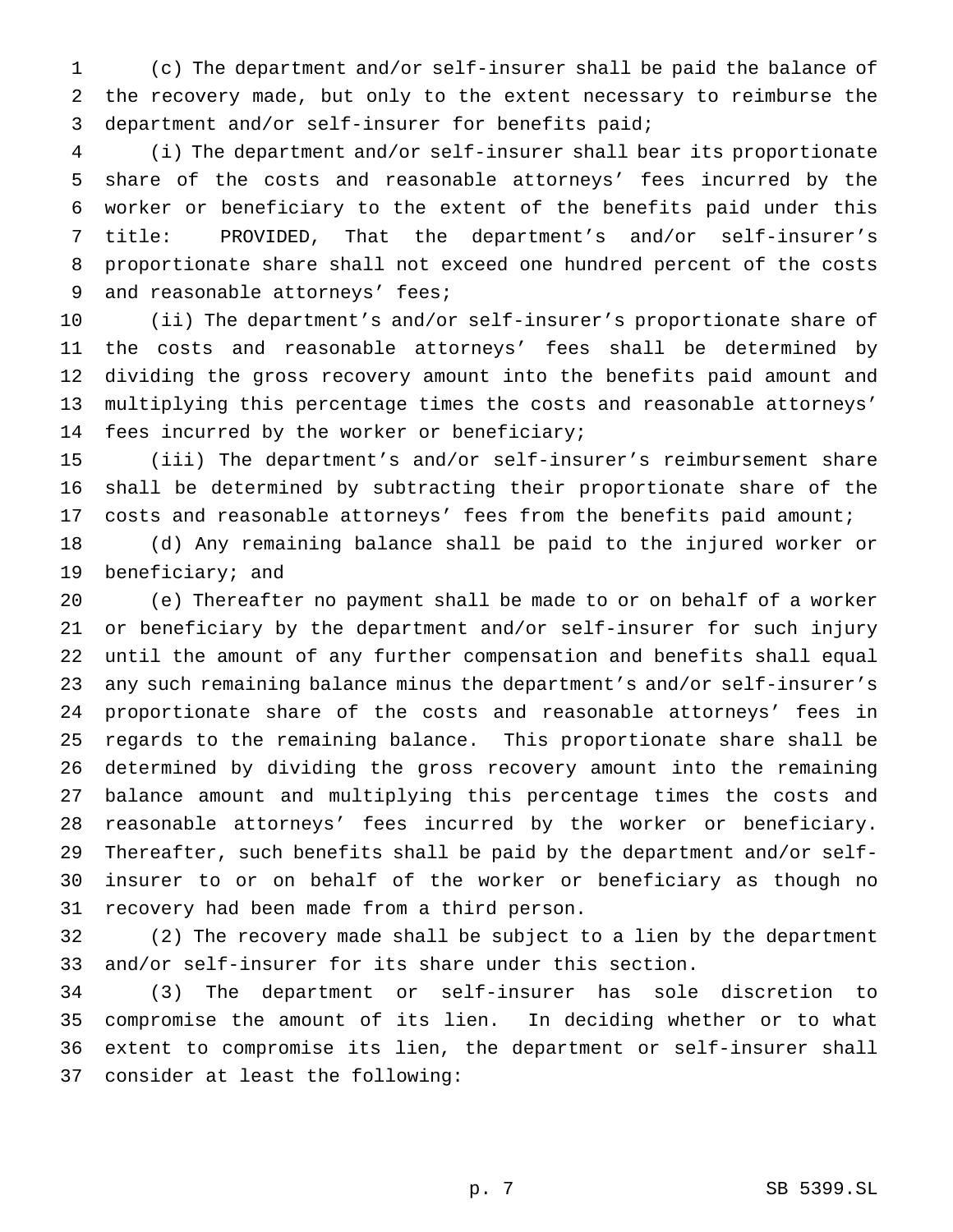(a) The likelihood of collection of the award or settlement as may be affected by insurance coverage, solvency, or other factors relating to the third person;

 (b) Factual and legal issues of liability as between the injured worker or beneficiary and the third person. Such issues include but are not limited to possible contributory negligence and novel theories of liability; and

(c) Problems of proof faced in obtaining the award or settlement.

 (4) ((In the case of an employer not qualifying as a self-insurer, 10 the department shall make a retroactive adjustment to such employer's experience rating in which the third party claim has been included to 12 reflect that portion of the award or settlement which is reimbursed for compensation and benefits paid and, if the claim is open at the time of 14 recovery, applied against further compensation and benefits to which 15 the injured worker or beneficiary may be entitled.

 $(5)$ )) In an action under this section, the self-insurer may act on behalf and for the benefit of the department to the extent of any compensation and benefits paid or payable from state funds.

 $((+6))$  (5) It shall be the duty of the person to whom any recovery is paid before distribution under this section to advise the department or self-insurer of the fact and amount of such recovery, the costs and reasonable attorneys' fees associated with the recovery, and to distribute the recovery in compliance with this section.

 $((+7))$  (6) The distribution of any recovery made by award or settlement of the third party action shall be confirmed by department order, served by registered or certified mail, and shall be subject to chapter 51.52 RCW. In the event the order of distribution becomes final under chapter 51.52 RCW, the director or the director's designee may file with the clerk of any county within the state a warrant in the amount of the sum representing the unpaid lien plus interest accruing from the date the order became final. The clerk of the county in which the warrant is filed shall immediately designate a superior court cause number for such warrant and the clerk shall cause to be entered in the judgment docket under the superior court cause number assigned to the warrant, the name of such worker or beneficiary mentioned in the warrant, the amount of the unpaid lien plus interest accrued and the date when the warrant was filed. The amount of such warrant as docketed shall become a lien upon the title to and interest in all real and personal property of the injured worker or beneficiary against whom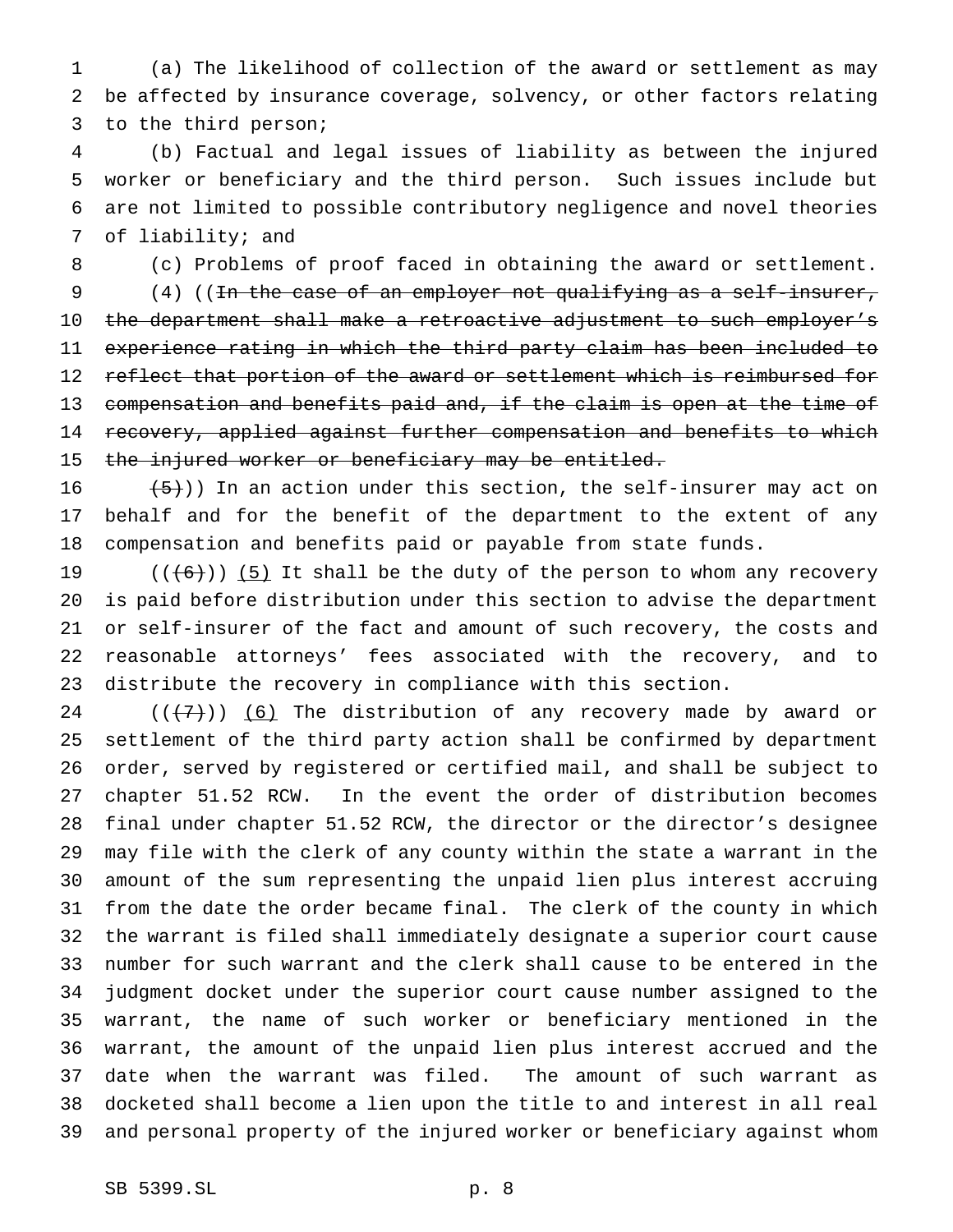the warrant is issued, the same as a judgment in a civil case docketed in the office of such clerk. The sheriff shall then proceed in the same manner and with like effect as prescribed by law with respect to execution or other process issued against rights or property upon judgment in the superior court. Such warrant so docketed shall be sufficient to support the issuance of writs of garnishment in favor of the department in the manner provided by law in the case of judgment, wholly or partially unsatisfied. The clerk of the court shall be entitled to a filing fee of five dollars, which shall be added to the amount of the warrant. A copy of such warrant shall be mailed to the injured worker or beneficiary within three days of filing with the clerk.

 $((+8))$   $(7)$  The director, or the director's designee, may issue to any person, firm, corporation, municipal corporation, political subdivision of the state, public corporation, or agency of the state, a notice and order to withhold and deliver property of any kind if he or she has reason to believe that there is in the possession of such person, firm, corporation, municipal corporation, political subdivision of the state, public corporation, or agency of the state, property which is due, owing, or belonging to any worker or beneficiary upon whom a warrant has been served by the department for payments due to the state fund. The notice and order to withhold and deliver shall be 23 served by the sheriff of the county or by the sheriff's deputy( $(\tau)$ ) i by 24 certified mail, return receipt requested; or by any authorized representatives of the director. Any person, firm, corporation, municipal corporation, political subdivision of the state, public corporation, or agency of the state upon whom service has been made shall answer the notice within twenty days exclusive of the day of service, under oath and in writing, and shall make true answers to the matters inquired of in the notice and order to withhold and deliver. In the event there is in the possession of the party named and served with such notice and order, any property which may be subject to the claim of the department, such property shall be delivered forthwith to the director or the director's authorized representative upon demand. If the party served and named in the notice and order fails to answer the notice and order within the time prescribed in this section, the court may, after the time to answer such order has expired, render judgment by default against the party named in the notice for the full amount claimed by the director in the notice together with costs. In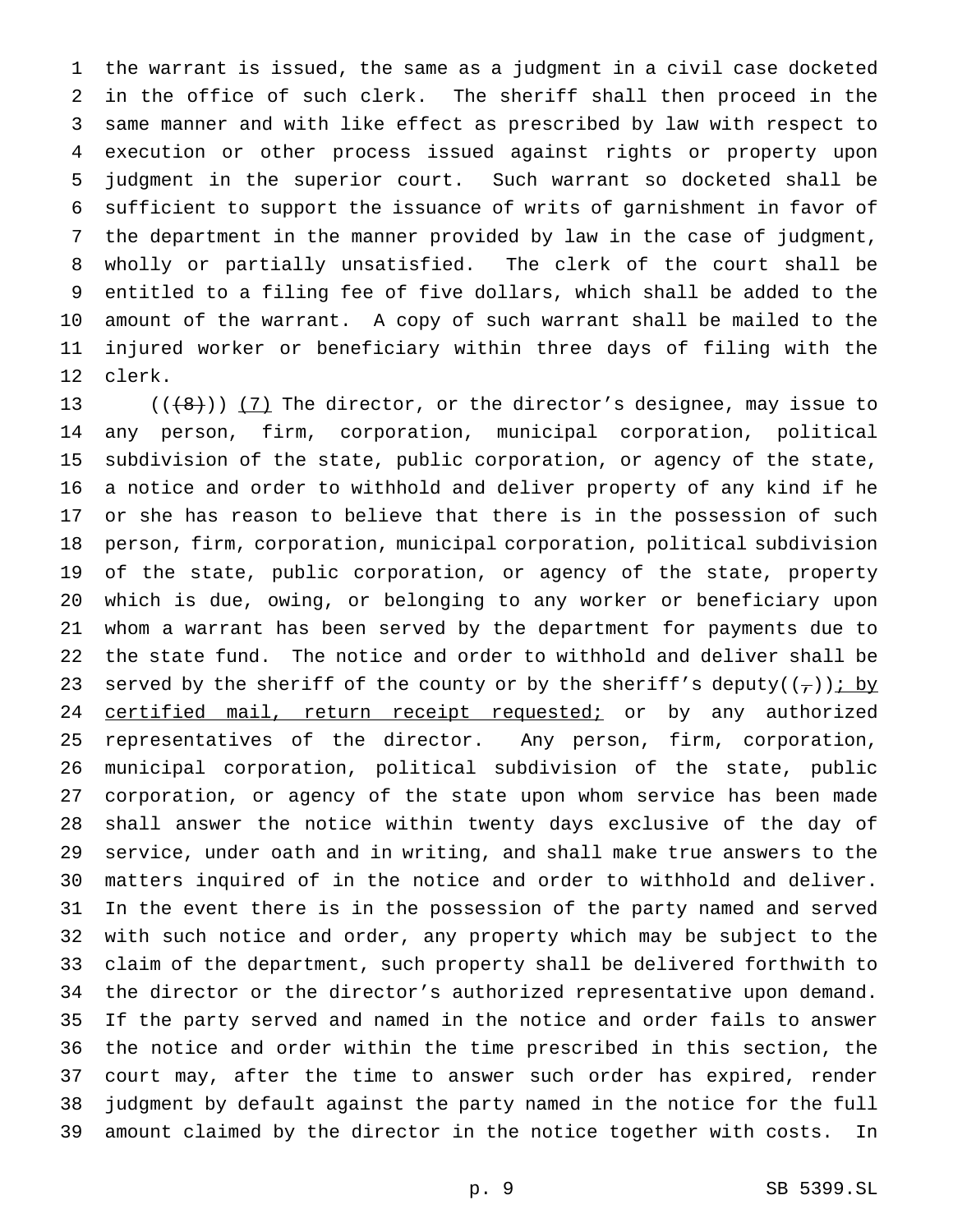the event that a notice to withhold and deliver is served upon an employer and the property found to be subject thereto is wages, the employer may assert in the answer to all exemptions provided for by chapter 6.27 RCW to which the wage earner may be entitled.

 **Sec. 5.** RCW 51.24.090 and 1984 c 218 s 7 are each amended to read as follows:

 (1) Any compromise or settlement of the third party cause of action by the injured worker or beneficiary which results in less than the entitlement under this title is void unless made with the written approval of the department or self-insurer: PROVIDED, That for the purposes of this chapter, "entitlement" means benefits and compensation 12 paid and ((payable)) estimated by the department to be paid in the future.

 (2) If a compromise or settlement is void because of subsection (1) of this section, the department or self-insurer may petition the court in which the action was filed for an order assigning the cause of action to the department or self-insurer. If an action has not been filed, the department or self-insurer may proceed as provided in chapter 7.24 RCW.

 **Sec. 6.** RCW 51.32.050 and 1993 c 521 s 1 are each amended to read as follows:

 (1) Where death results from the injury the expenses of burial not 23 to exceed two ((thousand dollars)) hundred percent of the average 24 monthly wage in the state as defined in RCW 51.08.018 shall be paid.

 (2)(a) Where death results from the injury, a surviving spouse of a deceased worker eligible for benefits under this title shall receive monthly for life or until remarriage payments according to the following schedule:

 (i) If there are no children of the deceased worker, sixty percent of the wages of the deceased worker but not less than one hundred eighty-five dollars;

 (ii) If there is one child of the deceased worker and in the legal custody of such spouse, sixty-two percent of the wages of the deceased worker but not less than two hundred twenty-two dollars;

 (iii) If there are two children of the deceased worker and in the legal custody of such spouse, sixty-four percent of the wages of the deceased worker but not less than two hundred fifty-three dollars;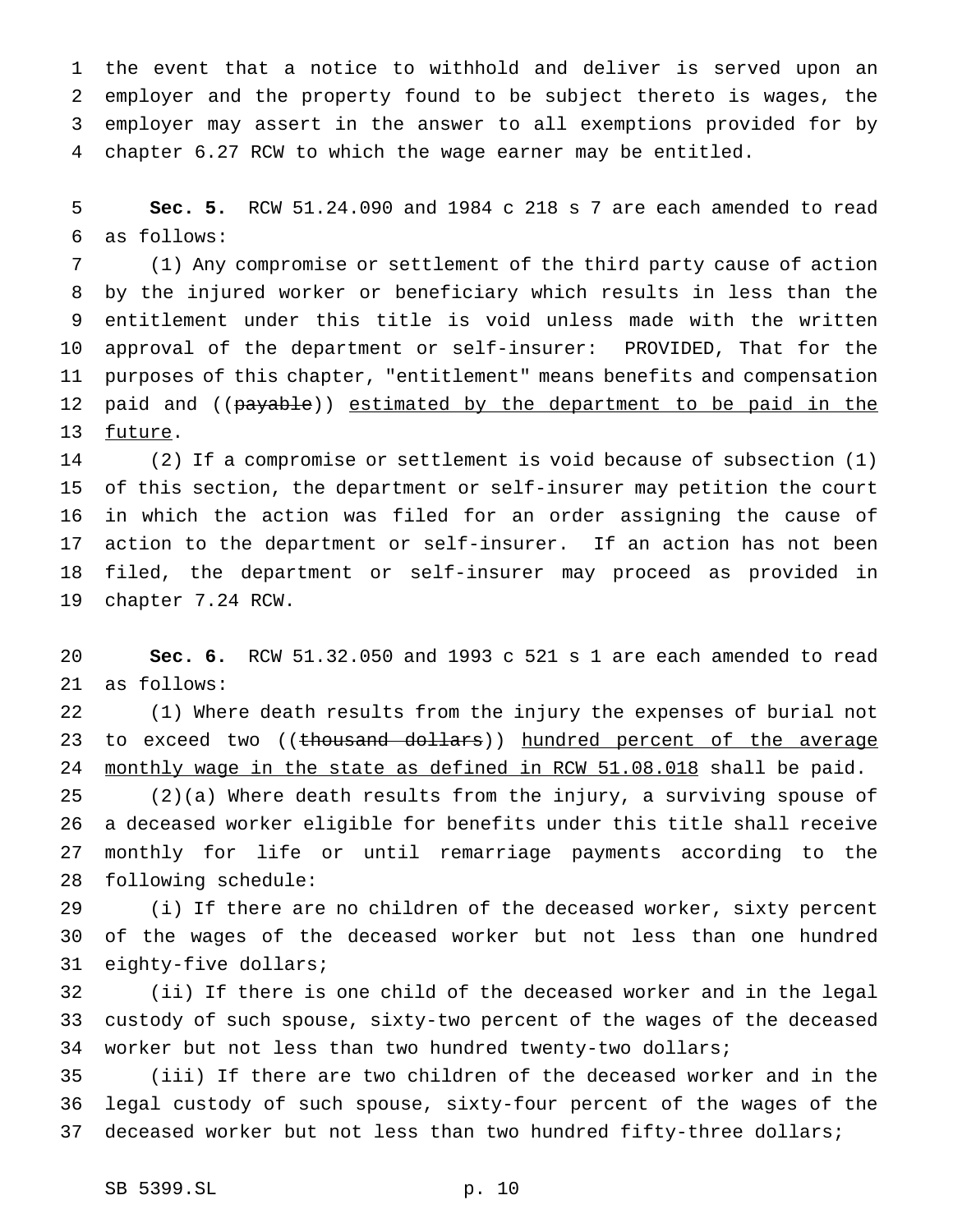(iv) If there are three children of the deceased worker and in the legal custody of such spouse, sixty-six percent of the wages of the deceased worker but not less than two hundred seventy-six dollars;

 (v) If there are four children of the deceased worker and in the legal custody of such spouse, sixty-eight percent of the wages of the deceased worker but not less than two hundred ninety-nine dollars; or

 (vi) If there are five or more children of the deceased worker and in the legal custody of such spouse, seventy percent of the wages of the deceased worker but not less than three hundred twenty-two dollars.

 (b) Where the surviving spouse does not have legal custody of any child or children of the deceased worker or where after the death of the worker legal custody of such child or children passes from such surviving spouse to another, any payment on account of such child or children not in the legal custody of the surviving spouse shall be made to the person or persons having legal custody of such child or children. The amount of such payments shall be five percent of the monthly benefits payable as a result of the worker's death for each such child but such payments shall not exceed twenty-five percent. Such payments on account of such child or children shall be subtracted from the amount to which such surviving spouse would have been entitled had such surviving spouse had legal custody of all of the children and the surviving spouse shall receive the remainder after such payments on account of such child or children have been subtracted. Such payments on account of a child or children not in the legal custody of such surviving spouse shall be apportioned equally among such children.

 (c) Payments to the surviving spouse of the deceased worker shall cease at the end of the month in which remarriage occurs: PROVIDED, That a monthly payment shall be made to the child or children of the deceased worker from the month following such remarriage in a sum equal to five percent of the wages of the deceased worker for one child and a sum equal to five percent for each additional child up to a maximum of five such children. Payments to such child or children shall be apportioned equally among such children. Such sum shall be in place of any payments theretofore made for the benefit of or on account of any such child or children. If the surviving spouse does not have legal custody of any child or children of the deceased worker, or if after the death of the worker, legal custody of such child or children passes from such surviving spouse to another, any payment on account of such child or children not in the legal custody of the surviving spouse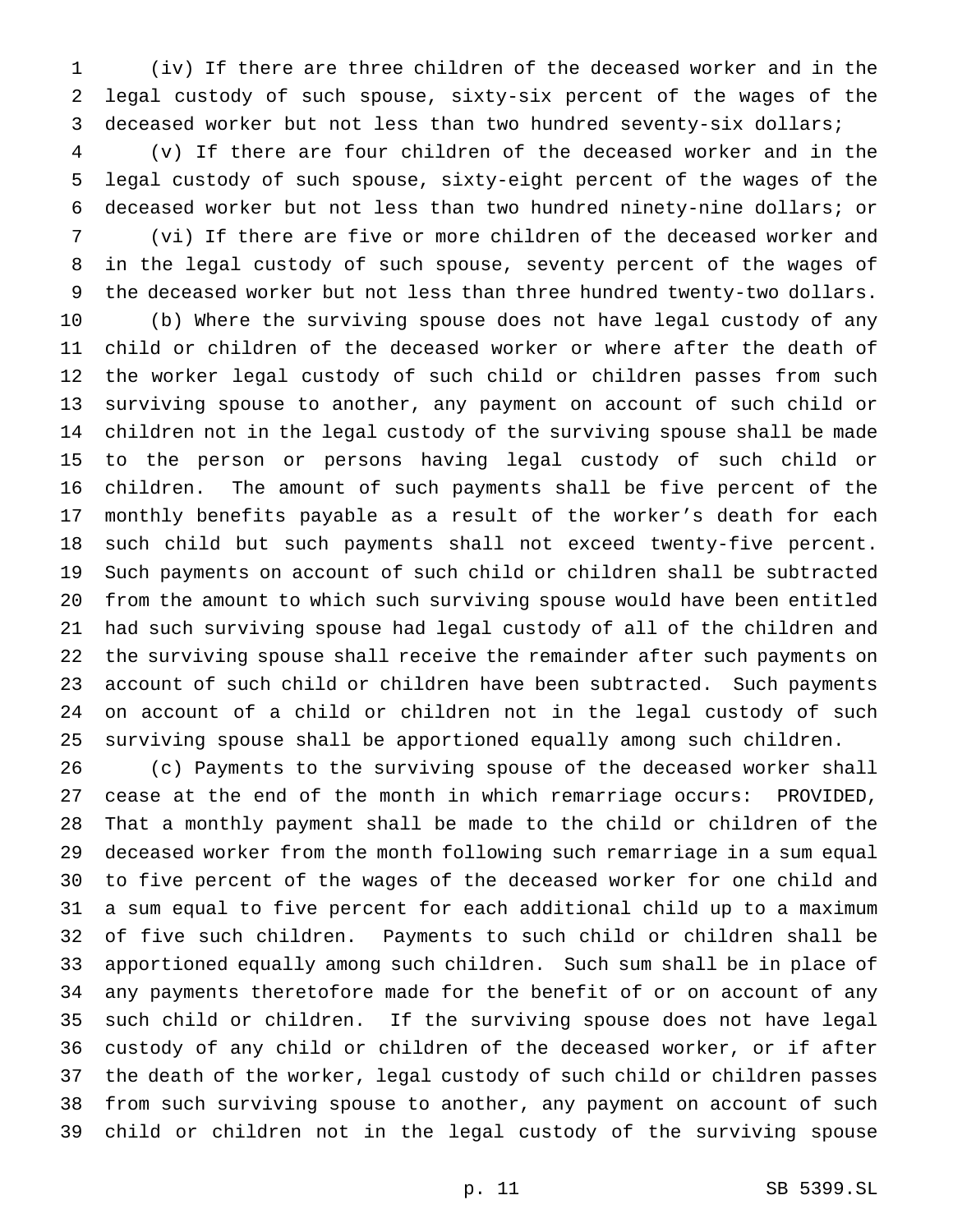shall be made to the person or persons having legal custody of such child or children.

 (d) In no event shall the monthly payments provided in subsection (2) of this section exceed the applicable percentage of the average monthly wage in the state as computed under RCW 51.08.018 as follows:

|    | AFTER         | PERCENTAGE |
|----|---------------|------------|
|    | June 30, 1993 | 105%       |
| -8 | June 30, 1994 | 110%       |
| -9 | June 30, 1995 | 115%       |
| 10 | June 30, 1996 | 120%       |

11 (e) In addition to the monthly payments provided for in subsection 12 (2) (a) through  $((+2)^{n})$  (c) of this section, a surviving spouse or child or children of such worker if there is no surviving spouse, or dependent parent or parents, if there is no surviving spouse or child 15 or children of any such deceased worker shall be forthwith paid  $((the)$ ) 16 a sum ((of one thousand six hundred dollars)) equal to one hundred 17 percent of the average monthly wage in the state as defined in RCW 18 51.08.018, any such children, or parents to share and share alike in said sum.

 (f) Upon remarriage of a surviving spouse the monthly payments for the child or children shall continue as provided in this section, but the monthly payments to such surviving spouse shall cease at the end of the month during which remarriage occurs. However, after September 8, 1975, an otherwise eligible surviving spouse of a worker who died at any time prior to or after September 8, 1975, shall have an option of: (i) Receiving, once and for all, a lump sum of twenty-four times the monthly compensation rate in effect on the date of remarriage 28 allocable to the spouse for himself or herself pursuant to subsection (2)(a)(i) of this section and subject to any modifications specified under subsection (2)(d) of this section and RCW 51.32.075(3) or fifty percent of the then remaining annuity value of his or her pension, whichever is the lesser: PROVIDED, That if the injury occurred prior to July 28, 1991, the remarriage benefit lump sum available shall be as provided in the remarriage benefit schedules then in effect; or

 (ii) If a surviving spouse does not choose the option specified in 36 subsection  $(2)(f)(i)$  of this section to accept the lump sum payment, the remarriage of the surviving spouse of a worker shall not bar him or 38 her from claiming the lump sum payment authorized in subsection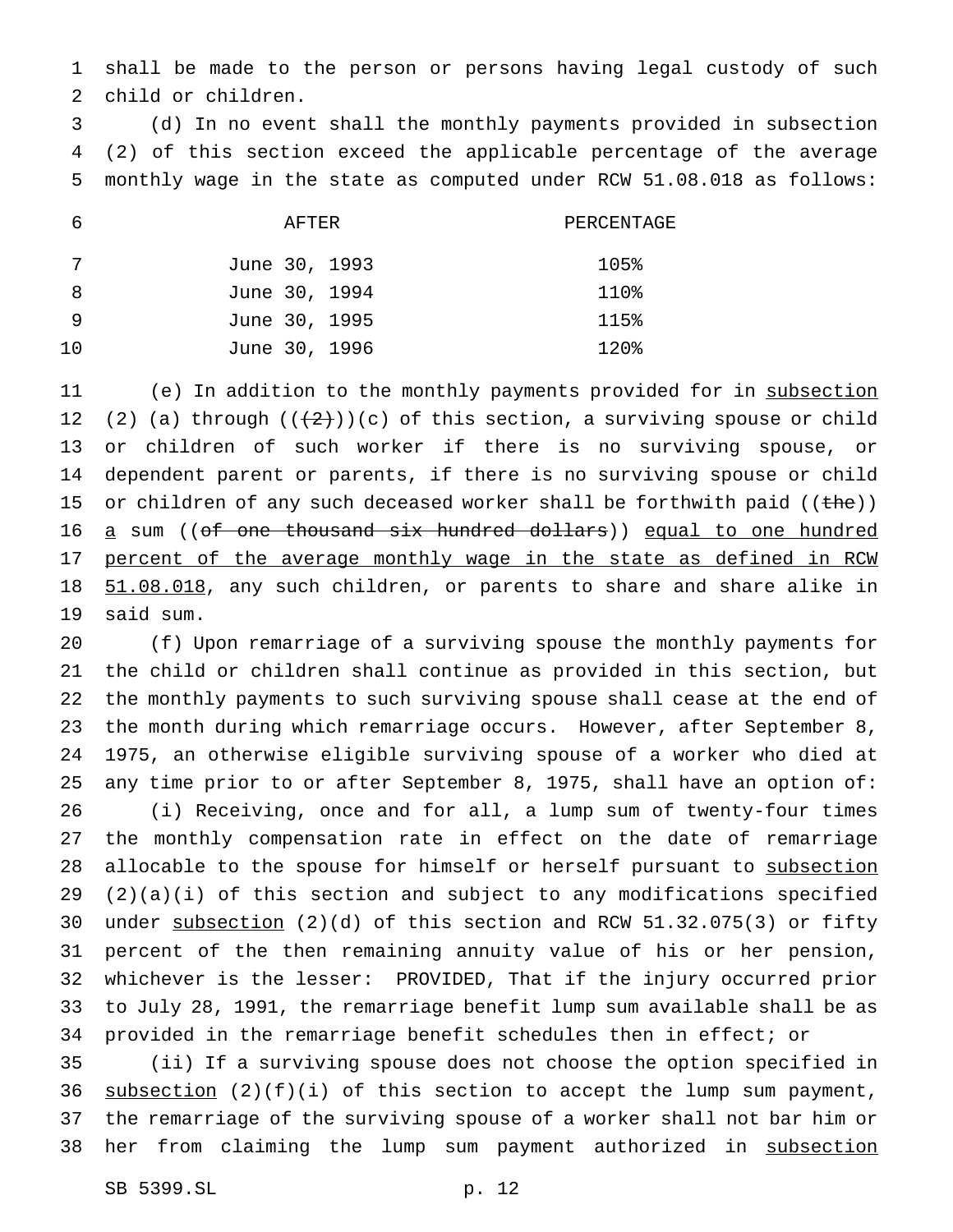(2)(f)(i) of this section during the life of the remarriage, or shall not prevent subsequent monthly payments to him or to her if the remarriage has been terminated by death or has been dissolved or annulled by valid court decree provided he or she has not previously accepted the lump sum payment.

 (g) If the surviving spouse during the remarriage should die without having previously received the lump sum payment provided in subsection (2)(f)(i) of this section, his or her estate shall be 9 entitled to receive the sum specified under subsection  $(2)(f)(i)$  of this section or fifty percent of the then remaining annuity value of his or her pension whichever is the lesser.

12 (h) The effective date of resumption of payments under subsection (2)(f)(ii) of this section to a surviving spouse based upon termination of a remarriage by death, annulment, or dissolution shall be the date of the death or the date the judicial decree of annulment or dissolution becomes final and when application for the payments has been received.

 (i) If it should be necessary to increase the reserves in the reserve fund or to create a new pension reserve fund as a result of the amendments in chapter 45, Laws of 1975-'76 2nd ex. sess., the amount of such increase in pension reserve in any such case shall be transferred to the reserve fund from the supplemental pension fund.

 (3) If there is a child or children and no surviving spouse of the deceased worker or the surviving spouse is not eligible for benefits under this title, a sum equal to thirty-five percent of the wages of the deceased worker shall be paid monthly for one child and a sum equivalent to fifteen percent of such wage shall be paid monthly for each additional child, the total of such sum to be divided among such children, share and share alike: PROVIDED, That benefits under this subsection or subsection (4) of this section shall not exceed the lesser of sixty-five percent of the wages of the deceased worker at the time of his or her death or the applicable percentage of the average monthly wage in the state as defined in RCW 51.08.018, as follows:

# AFTER PERCENTAGE

| 35 | June 30, 1993 | 105% |
|----|---------------|------|
| 36 | June 30, 1994 | 110% |
| 37 | June 30, 1995 | 115% |
| 38 | June 30, 1996 | 120% |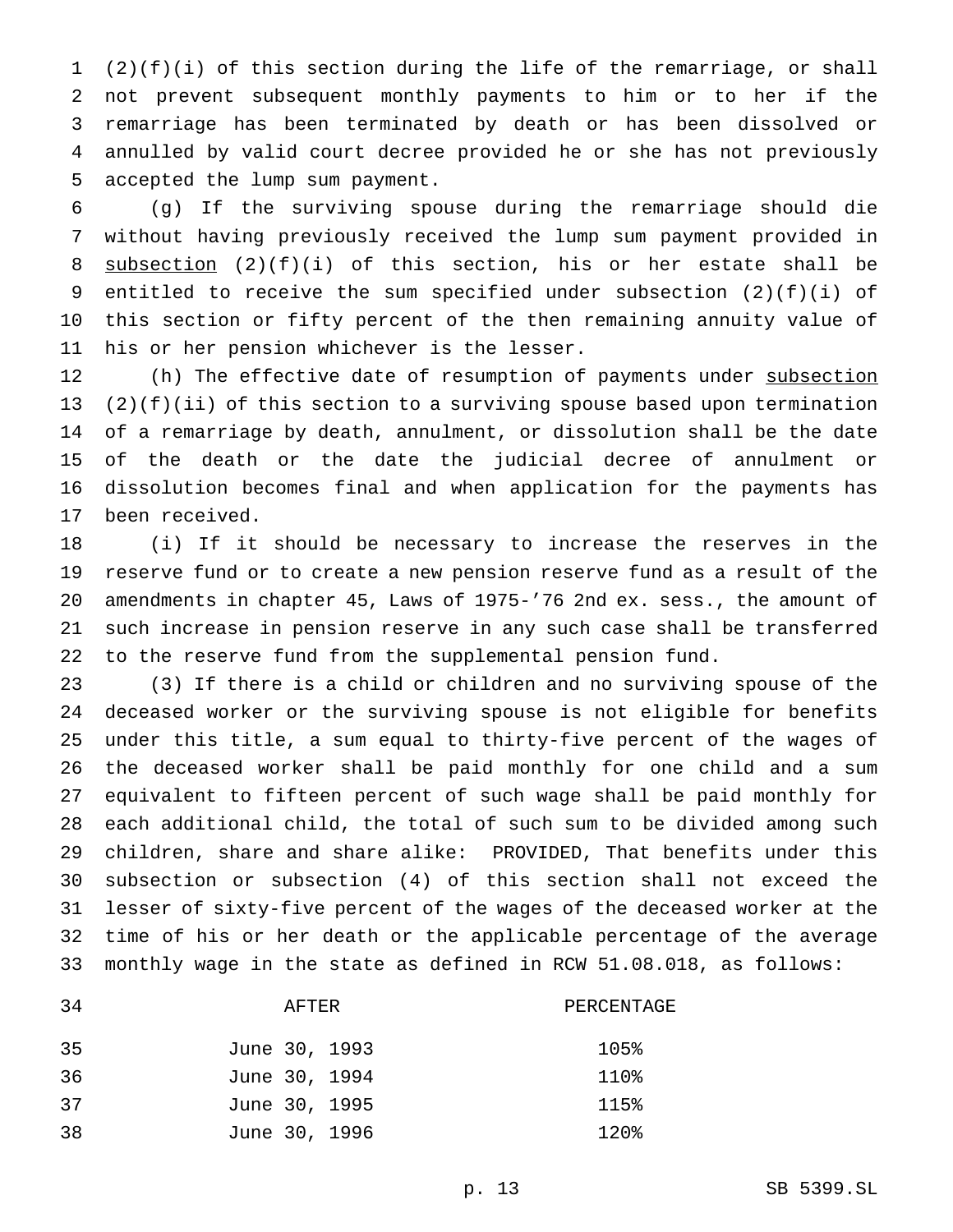(4) In the event a surviving spouse receiving monthly payments dies, the child or children of the deceased worker shall receive the same payment as provided in subsection (3) of this section.

 (5) If the worker leaves no surviving spouse or child, but leaves a dependent or dependents, a monthly payment shall be made to each dependent equal to fifty percent of the average monthly support actually received by such dependent from the worker during the twelve months next preceding the occurrence of the injury, but the total payment to all dependents in any case shall not exceed the lesser of sixty-five percent of the wages of the deceased worker at the time of his or her death or the applicable percentage of the average monthly wage in the state as defined in RCW 51.08.018 as follows:

| 13 | AFTER         | PERCENTAGE |
|----|---------------|------------|
| 14 | June 30, 1993 | 105%       |
| 15 | June 30, 1994 | 110%       |
| 16 | June 30, 1995 | 115%       |
| 17 | June 30, 1996 | 120%       |

 If any dependent is under the age of eighteen years at the time of the occurrence of the injury, the payment to such dependent shall cease when such dependent reaches the age of eighteen years except such payments shall continue until the dependent reaches age twenty-three while permanently enrolled at a full time course in an accredited school. The payment to any dependent shall cease if and when, under the same circumstances, the necessity creating the dependency would have ceased if the injury had not happened.

 (6) For claims filed prior to July 1, 1986, if the injured worker dies during the period of permanent total disability, whatever the cause of death, leaving a surviving spouse, or child, or children, the surviving spouse or child or children shall receive benefits as if death resulted from the injury as provided in subsections (2) through (4) of this section. Upon remarriage or death of such surviving spouse, the payments to such child or children shall be made as provided in subsection (2) of this section when the surviving spouse of a deceased worker remarries.

 (7) For claims filed on or after July 1, 1986, every worker who becomes eligible for permanent total disability benefits shall elect an option as provided in RCW 51.32.067.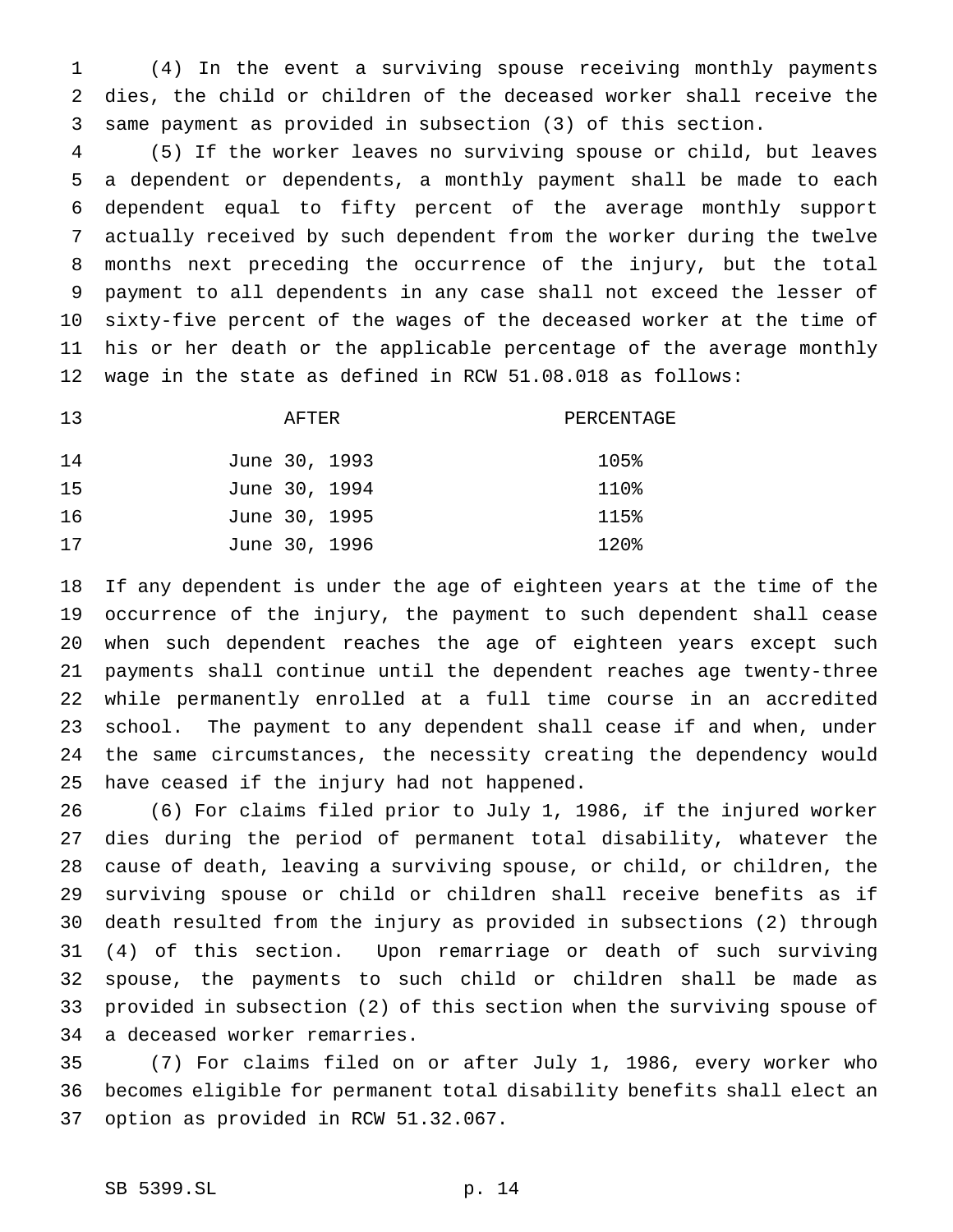**Sec. 7.** RCW 51.52.060 and 1986 c 200 s 11 are each amended to read as follows:

 Except as otherwise specifically provided in this section, any 4 worker, beneficiary, employer, health services provider, or other person aggrieved by an order, decision, or award of the department must, before he or she appeals to the courts, file with the board and the director, by mail or personally, within sixty days from the day on which such copy of such order, decision, or award was communicated to such person, a notice of appeal to the board: PROVIDED, That a health services provider or other person aggrieved by a department order or 11 decision making demand, whether with or without penalty, solely for repayment of sums paid to a provider of medical, dental, vocational, or other health services rendered to an industrially injured worker must, before he or she appeals to the courts, file with the board and the director, by mail or personally, within twenty days from the day on which such copy of such order or decision was communicated to the health services provider upon whom the department order or decision was served, a notice of appeal to the board. Within ten days of the date on which an appeal has been granted by the board, the board shall notify the other interested parties thereto of the receipt thereof and shall forward a copy of said notice of appeal to such other interested parties. Within twenty days of the receipt of such notice of the board, the worker or the employer may file with the board a cross- appeal from the order of the department from which the original appeal was taken: PROVIDED, That nothing contained in this section shall be deemed to change, alter or modify the practice or procedure of the department for the payment of awards pending appeal: AND PROVIDED, That failure to file notice of appeal with both the board and the department shall not be ground for denying the appeal if the notice of appeal is filed with either the board or the department: AND PROVIDED, That, if within the time limited for filing a notice of appeal to the board from an order, decision, or award of the department, the department shall direct the submission of further evidence or the investigation of any further fact, the time for filing such notice of appeal shall not commence to run until such person shall have been advised in writing of the final decision of the department in the matter: PROVIDED, FURTHER, That in the event the department shall direct the submission of further evidence or the investigation of any further fact, as above provided, the department shall render a final